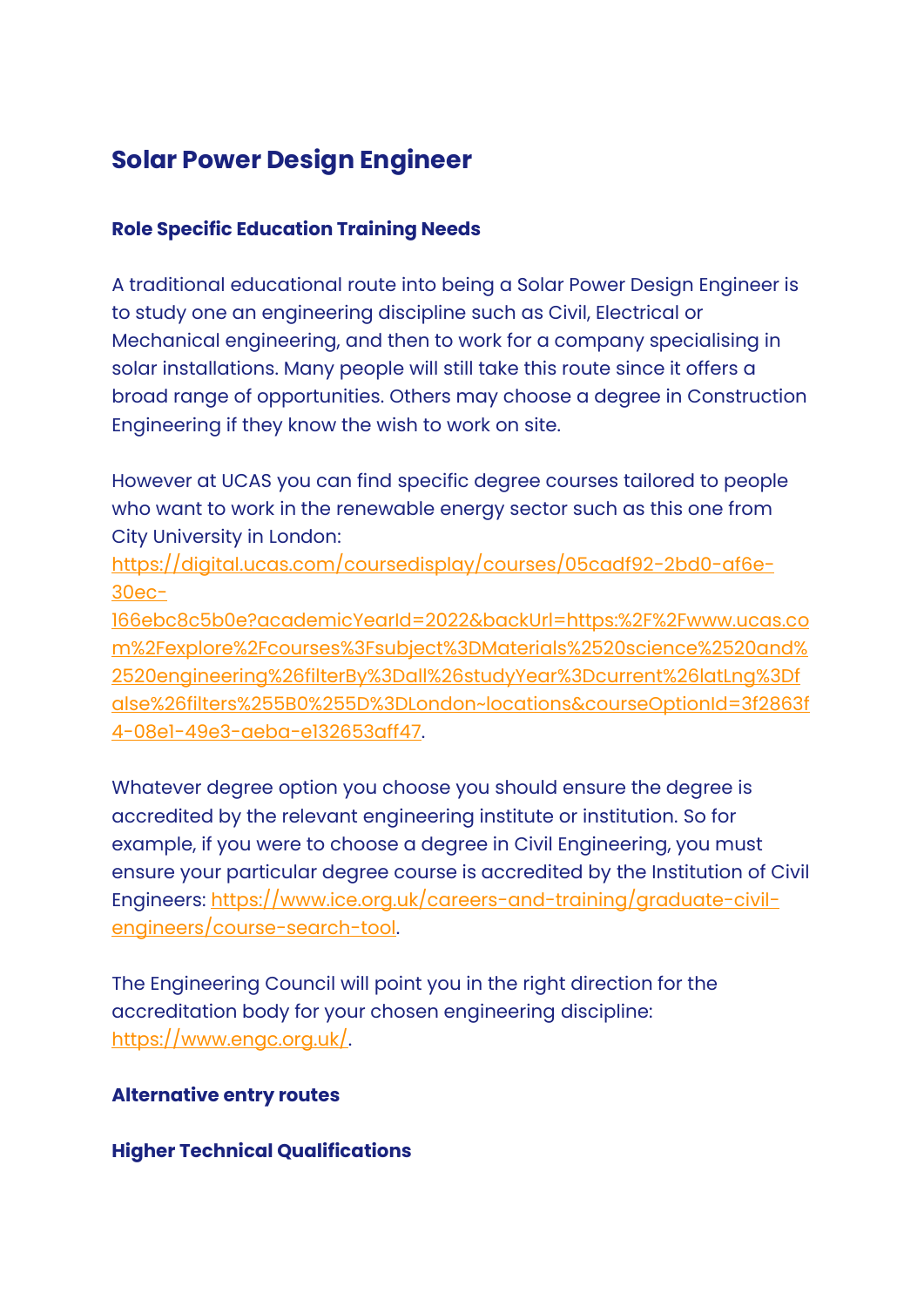Engineering is a profession that is in demand in the solar sector in London and the UK, and there are many routes into the field. You don't always need to start with a degree. From the age of 18 you could choose a Higher Technical Qualification in an engineering discipline like an HNC or an HND, you could choose a foundation degree or a higher education diploma. There are a huge choice of options available to you.

## **T Levels**

If you're 16 and deciding between the traditional A level route or alternative routes and you want a blend of academic and practical learning, you might be interested in the new Technical Qualifications (T Level) choices. T levels are a new 2-year long qualification They bring classroom learning and an extended industry placement together. You'll spend 80% of your time in the classroom and 20% on a 45-day placement with an employer which will give you a great experience of the world of work in your chosen field. One T level takes 2 years of full-time study and is equivalent to 3 A levels. T Levels are rolling out across the country with many more coming online by September 2024.

The Design, Surveying and Planning for Construction T – Level is currently offered in London by Newham College: [https://www.newvic.ac.uk/.](https://www.newvic.ac.uk/) The Building Services Engineering for Construction is offered in London by Barking and Dagenham College: [https://www.barkingdagenhamcollege.ac.uk/.](https://www.barkingdagenhamcollege.ac.uk/)

Other colleges across London will begin to offer these courses from September 2022.

You can search for a relevant T Level delivered in your location here: [https://www.tlevels.gov.uk/students/find?Postcode=&ShouldSearch=True&](https://www.tlevels.gov.uk/students/find?Postcode=&ShouldSearch=True&SearchedQualificationId=48&TotalRecordCount=22&SelectedQualificationId=0) [SearchedQualificationId=48&TotalRecordCount=22&SelectedQualificationI](https://www.tlevels.gov.uk/students/find?Postcode=&ShouldSearch=True&SearchedQualificationId=48&TotalRecordCount=22&SelectedQualificationId=0)  $d=0$ .

# **Apprenticeships**

Apprenticeships are a common and popular route to take at age 16, 18 or older. This is because during your apprenticeship you are employed and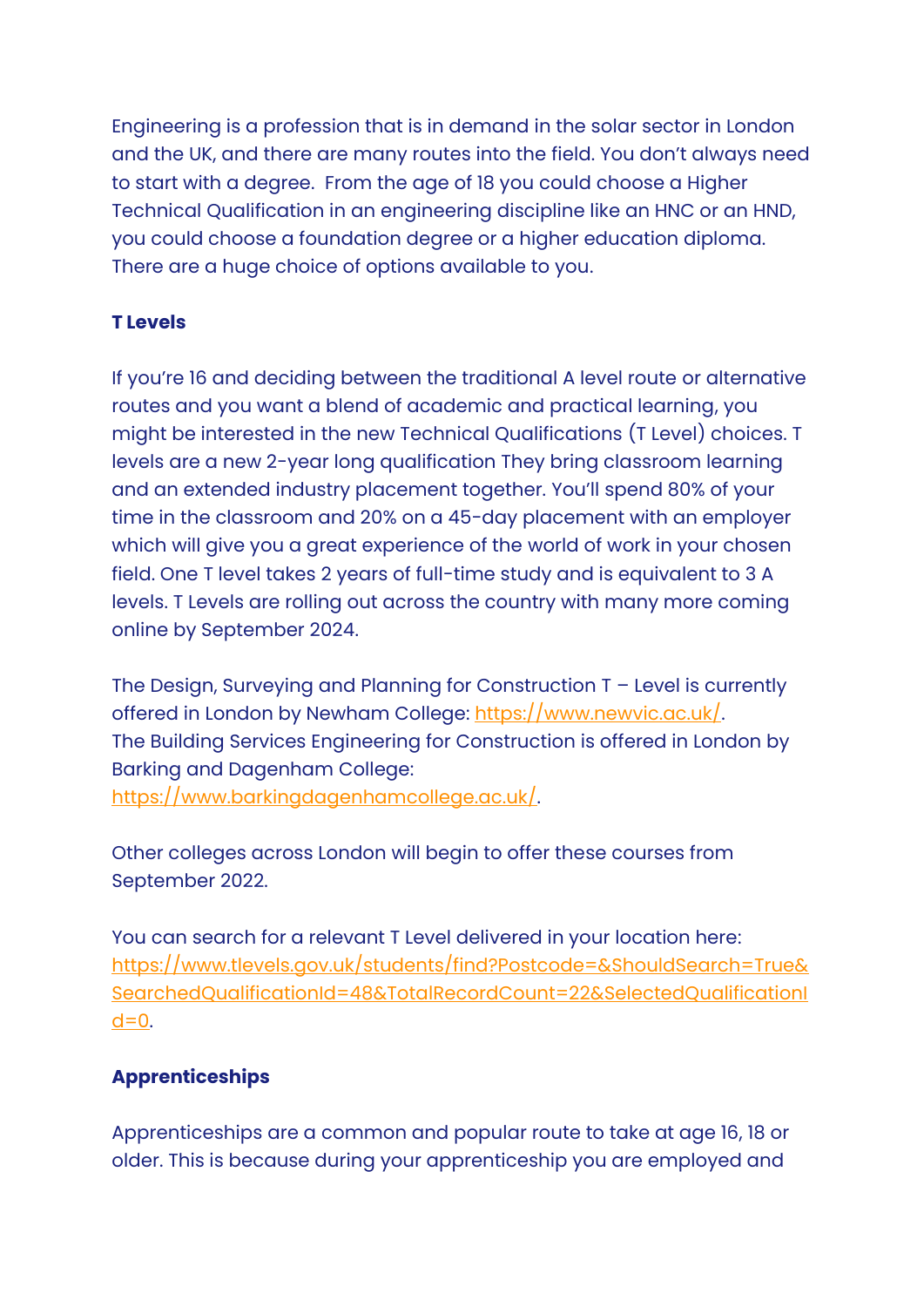earn a wage while you study to learn your profession. There are many apprenticeships relevant to a Solar Power Design Engineer. Many of these apprenticeships will provide you with a degree or higher technical qualification at the end, but you will also have to undergo an 'end point assessment' which will assess your knowledge, skills and behaviour in your chosen occupation. Many apprenticeships offer the chance to become an Engineering Technician or Incorporated Engineer. The level 6 or 7 apprenticeships relevant for a Design Engineer will provide you with a degree.

### **Career Prospects and Progression**

The Engineering Council states that "once you have the necessary qualifications and workplace experience you should apply to your institution to become professionally registered. Your institution will guide you through the registration process and help you to decide when you're ready to apply. This might be as an Engineering Technician (EngTech), Incorporated Engineer (IEng), or Chartered Engineer (CEng)".

A qualified engineer may progress to a management route or continue to progress along the technical route being given ever larger and more important projects to lead. Continuous Professional Development (CPD) is vital to an Engineer to keep abreast of new technology development in their field. So your relevant institution will have CPD requirements you must complete in order to maintain your registration.

#### **Skills Needed**

According to Prospects UK Design Engineers will need the following skills:

- Subject specific technical knowledge and expertise.
- Commercial awareness of your specialist area of engineering.
- An eye for detail and a methodical work process.
- It and CAD knowledge.
- Analytical and numeracy skills.
- Creative problem-solving ability.
- The ability to work in a team.